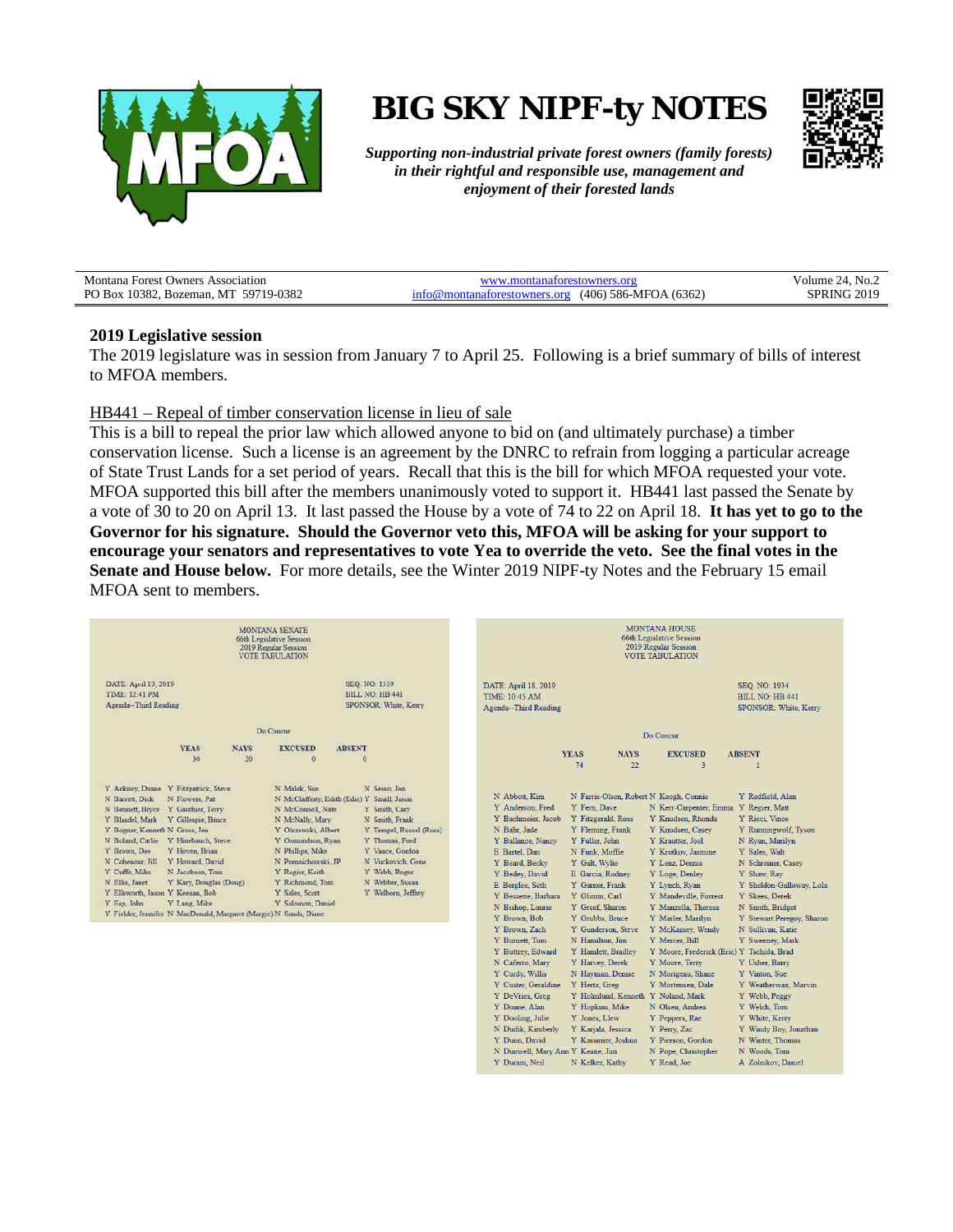# HB627 – Require that a timber conservation license in lieu of sale be offered for every project

This was a bill to require the DNRC to offer a timber conservation license for every logging project on State Trust Lands. HB627 was an effort to counteract HB441 (which was to repeal the statute allowing, but not requiring, a timber conservation license). The House Natural Resources Committee tabled the bill on March 13. The bill was defeated. For more details of the bill, see the Winter 2019 NIPF-ty Notes.

# HB31 - Forestland fire preparedness assessments

This was a bill to change the funding source for one-third of DNRCs fire preparedness costs. The funding would have changed from assessing "wildland fire protection parcels" in the west, to assessing all parcel owners (statewide) outside of municipalities, federal, state, and tribal lands. MFOA provided extensive information on this bill in NIPF-ty Notes, most notably in the Spring 2018 issue. The House Natural Resources Committee tabled the bill on March 27. The special "fire protection districts" created by landowner in the west will continue to be assessed to fund a portion of the DNRCs fire preparedness costs.

# HB34 – Appropriation for Good Neighbor Authority agreement income

This bill is to create a statutory appropriation for Good Neighbor Authority (GNA) agreement income. The plan is to jumpstart the GNA program in Montana with private contributions for three years, then to have a selfsustaining program starting year four. The GNA program utilizes state timber sale and procurement contracts to perform work on federal forest land. The purpose of HB34 is to set up a fund specifically for GNA income. There is money coming in, but there currently is no spending authority. The bill passed both the House and the Senate, and is awaiting signature by the Senate President before going to the Governor. For more information, see the Winter 2019 NIPF-ty Notes. MFOA has supported the Good Neighbor Authority.

# HB119 – Increase fees for the Hazard Reduction Agreement program

This bill was to increase bonds and fees for the Hazard Reduction Agreement. As introduced, the bond was to increase from \$6 to \$12 for each 1,000 board feet, with a bond of \$6 for each 1,000 board feet over 100,000 board feet. This bond change was to increase funding to the DNRC. The bond increase was deleted from the bill by the House Natural Resources Committee. The bill also increased the fee for each 1,000 board feet from 60 cents to 85 cents. This full amount of the fees must be deposited in the forestry extension service account (MSU Extension Forestry). The Governor has signed the bill.

### SB224 – Generally revise laws related to county road access

This bill was to increase the penalty for an encroachment on a county highway from \$10 to \$500 per day. The Senate Highways and Transportation Committee amended the bill and reduced the proposed penalty to \$80. The bill was tabled in the House Judiciary Committee.

### LC1217- Increase fine for gating a public road

This bill was to increase the daily fine for gating a public road from \$10 to \$50. Though this bill was drafted, it was never introduced.

### LC1318 – Generally revise insurance lawns

This was a holding spot for Rep. Ray Shaw to introduce a bill similar to HB587 that he introduced in the 2017 legislative session. Though a draft bill was prepared, we understand that Rep. Shaw could not get the support of the DNRC so he never introduced the bill. Had a bill been introduced, MFOA was ready to oppose it as it had in the 2017 session. To learn more about 2017's HB587, see MFOA's 2017 Legislative Activity.

### LC3145 - Revised illegal gating of public road laws

This was a holding spot for Rep. Pat Flowers to introduce a bill regarding installing gates. Through the bill was drafted, Rep. Flowers never introduced the bill.

Overall, the 2019 legislative session produced fewer important bills related to forest landowners than did the 2017 session. The 2017 sessions was much busier for us at MFOA. One reason for less 2019 activity is that MFOA was proactive in dealing with issues before they became pending bills. Stay tuned. The Governor still has to sign bills, and as Yogi Berra said "It ain't over till it's over."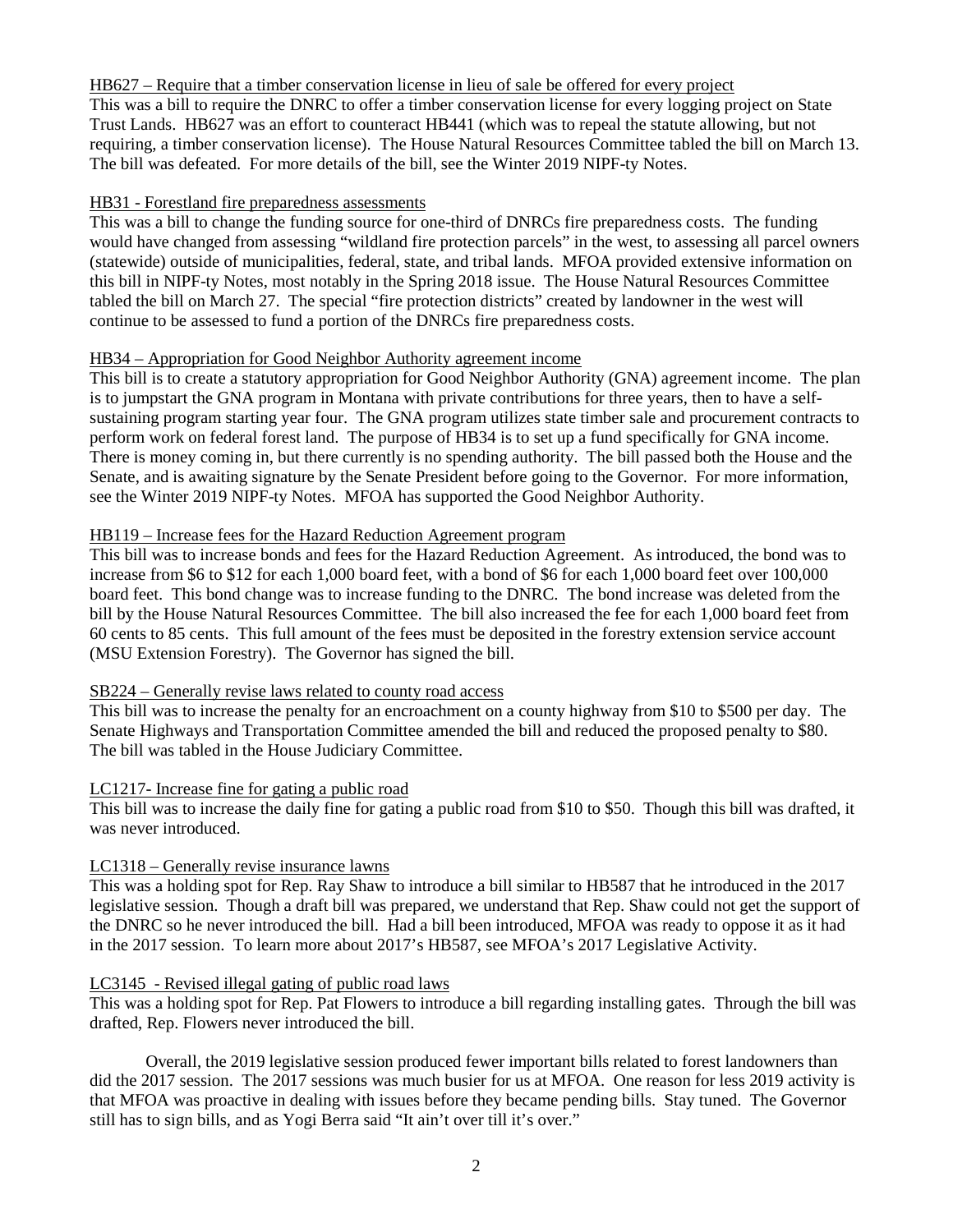# **Raffle winners**

MFOA had a vendor table at both the March 23 MSU Extension Forestry Mini-College in Missoula, and the April 12 Forest Landowner Conference in Butte. We met many people, signed new members and sold raffle tickets. MFOA raffled three items.

# **The winners were:**

**Stihl MS271 Chain Saw Hillary Hutchison**

**Stihl chain saw protective chaps (6-layer) Chris Wolstad**

**Stihl Forestry Helmet System Rebecca Hendrix**



Raffle winner Hillary Hutchison and MFOA President Mike Christianson

### **Safety in the forest**

Speaking of chain saws, it is best to use them in a safe manner. Tune up your saws. Hopefully you sufficiently ran them out of gas last year (or at least used stabilizer, or last used a premix oil and gas such as Stihl's MotoMix<sup>®</sup>.) Safety is enhanced with a tuned saw, including one that operates well at full throttle with a chain that fully stops at idle. It is also important to use only the sharpest of chains, and to spend the money on new chains sooner, rather than later.

Speaking of safety, this is an opportune time to view chain saw safety awareness and how to fell a tree videos.

<http://forestry.msuextension.org/videoresources.html>

We at MFOA do not profess to have expertise in forest safety; but, we have kept our ears to the ground (sometimes literally) and heard some safety tips from experts. Following are a few that we pass along.

Standing dead trees – Dead trees fall over; the only question is when. It is best to not work within the potential path of a falling dead tree.

Felling dead trees – This can be deadly. Such trees have dead limbs, any of which could be easily loosened by the vibration that comes from sawing. Some dead trees are too soft to have a meaningful hinge. Some experts will not venture cutting a dead tree.

Drop-starting a chain saw – One should not drop-start a chain saw!

A good book on the subject is How to Fell a Tree by Jeff Jepson.

### **Managing Weeds on Small Acreages in Montana**

See a new publication from MSU Extension, available at [https://store.msuextension.org/Products/Weed-](https://store.msuextension.org/Products/Weed-Management-on-Small-Acreage-in-Montana__EB0227.aspx)[Management-on-Small-Acreage-in-Montana\\_\\_EB0227.aspx.](https://store.msuextension.org/Products/Weed-Management-on-Small-Acreage-in-Montana__EB0227.aspx)